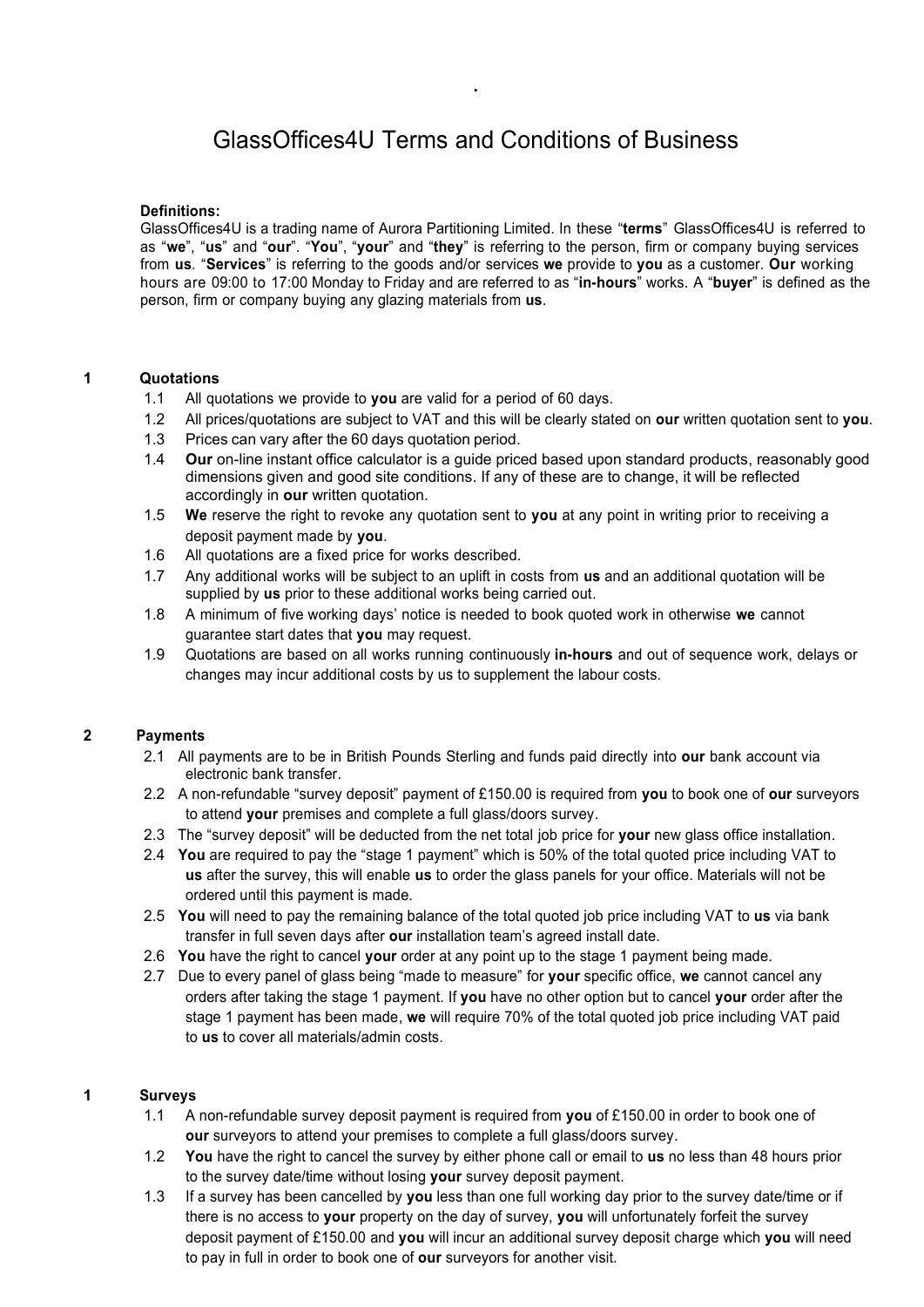- 1.4 **We** reserve the right to cancel/amend survey date/times at any time due to unforeseen circumstances such as but not limited to staff illness etc.
- 1.5 A full elevation drawing/s and itemised list/s of products/services will be emailed to **you** by **us** after your survey which **you** will need to confirm and then pay the stage 1 payment before **we** proceed with ordering any materials.
- 1.6 **Your** dimensions supplied via the instant calculator on **our** website will never be used and **you** will not be liable for any glass/door mistakes.
- 1.7 **You** will have the opportunity to change specifications before the stage 1 payment is made. Glass panels will be order straight after the stage 1 payment is made and we will no longer be able to change the sizes.
- 1.8 **You** will have the opportunity to change the layout up to when the stage 1 payment has been made. Alterations can be made after this point but will incur additional costs for glass panels that have already been ordered. We will be able to provide you with a written quotation before any changes are made.
- 1.9 **We** have assumed that **you** would inform **us** of any knowledge of asbestos in any part of **your** premises prior to acceptance (stage 1 payment) of works. **We** need sight of any asbestos register in order that the appropriate Risk Assessments can be carried out.

# **2 Installation**

- 2.1 All working areas are expected to be clear of furniture before **our** installation team arrives.
- 2.2 Any new walls or ceilings being built must be completed before **our** installation team arrives.
- 2.3 Any obstructions such as lights, sockets, grills, radiators etc must be removed/re-located before **our** works start.
- 2.4 Any aborted days due to **us** attending **your** premises and the areas are not ready to receive our glazed partitions, will incur additional costs for the allocated labour.
- 2.5 A suitable space will be needed close by the new office space where **our** installation team can set up an electronic mitre saw. 240v power supply will be required.
- 2.6 Adequate heating, lighting and power supplies are to be provided by **you**.
- 2.7 **Our** installation teams normal working hours are 08:00 to 17:00, if these hours are not suitable for any reason **you** must contact **our** office either by phone call or email before the stage 1 payment is made.
- 2.8 **We** will only send fully trained/competent installers that **we** use on a regular basis and are completely familiarised with all **our** glazing systems/door sets.
- 2.9 Generic site Risk Assessments and Method Statements (RAMS) are available upon request.
- 2.10 **We** cannot take responsibility for any damage caused to finished tiled or concrete flooring when cutting out for floor springs.
- 2.11 No allowance has been made by **us** for decorative finishing silicone to tracks/frames that are being installed.
- 2.12 No allowances have been made by **us** for making good of any walls/ceilings where **you** have removed/re-located any obstructions.
- 2.13 **Our** installation team will protect the cutting area then clean all working areas after the job is complete leaving it as **we** found it.
- 2.14 **You** will be required to sign **our** simple customer "sign-off" sheet when works are complete, confirming that all glass panels/doors/ironmongery have been installed and there is nothing outstanding. If no one has authority on the day to sign-off works, **we** will leave a hard copy of the customer sign-off form that must be filled out by **you** and emailed back to us within 48 hours or acceptance of works will be assumed.

# **3 Quality**

- 3.1 All installation works provided by **us** will be built to a satisfactory quality within the meaning of the 'Sale of Goods Act 1979'.
- 3.2 **We** guarantee **our** products from any defects and **we** will replace any defected parts free of charge but must be notified of any defects by **you** immediately after delivery.
- 3.3 **We** ask that you contact **us** as soon as possible and within seven days if **you are** unhappy with the quality of **our** installation.